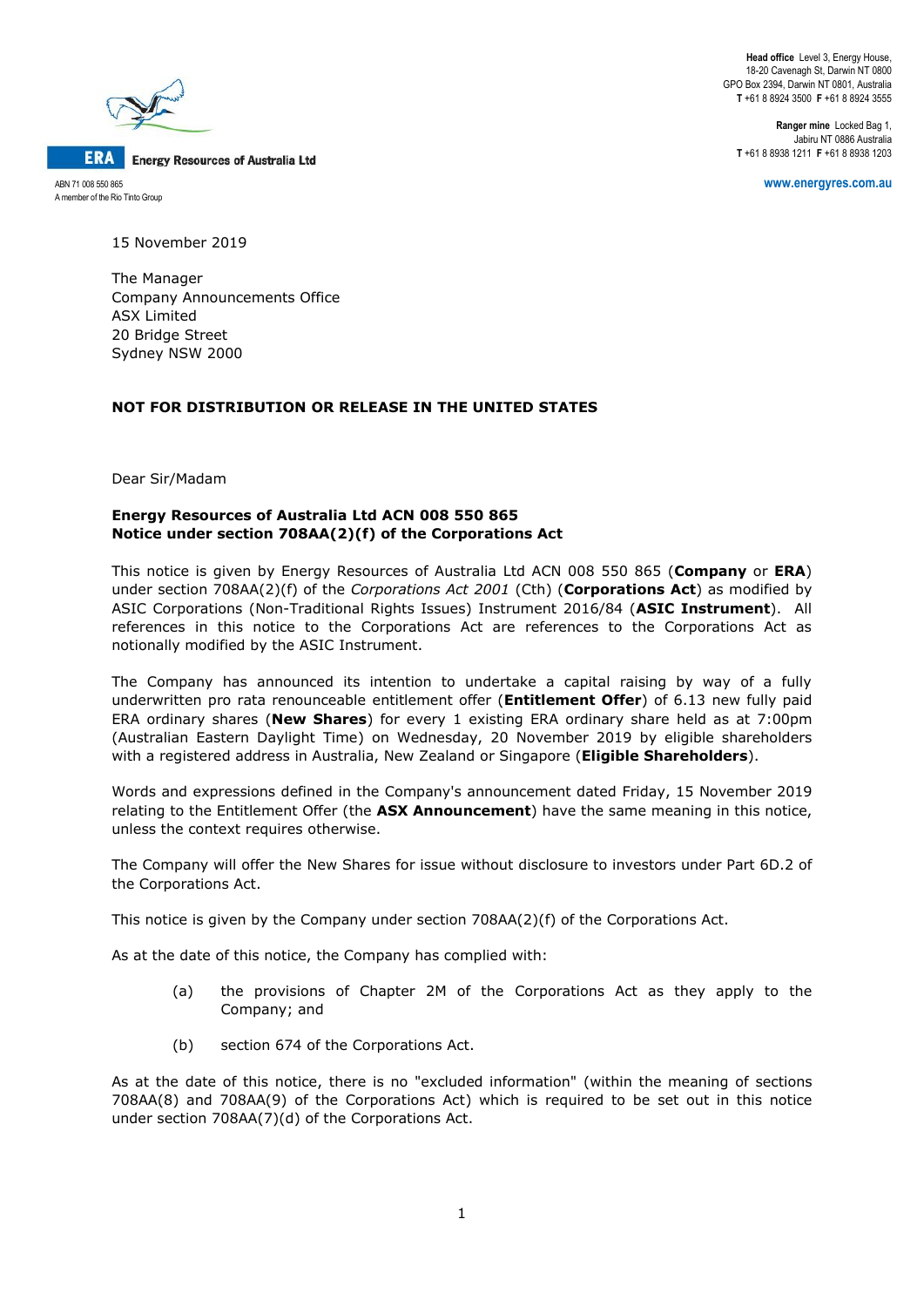

## **Potential effect on control of the Company**

The potential effect that the Entitlement Offer will have on control of the Company and the consequences of that effect are set out below.

The potential effect that the issue of the New Shares will have on the control of ERA, and the consequences of that effect, will depend on a number of factors including the number of New Shares taken up by each Eligible Shareholder (or by third party investors to which their entitlement is transferred) and the number of entitlements sold by the foreign holder nominee on behalf of Ineligible Shareholders under the Entitlement Offer, or placed to institutional and/or sophisticated investors under the Shortfall Bookbuild.

The Entitlement Offer is being underwritten by North Limited (**North** and **Underwriter**), a whollyowned subsidiary of Rio Tinto. As at the date of this announcement, Rio Tinto holds relevant interests in 68.39% of the issued ERA shares, with North (being the Underwriter) directly holding 34.10% of the issued ERA shares and Peko-Wallsend Pty Ltd (**Peko-Wallsend**), another whollyowned subsidiary of Rio Tinto, holding 34.29% of the issued ERA shares. Both North and Peko-Wallsend (the **Rio Tinto Parties**) have confirmed to ERA that they will take up their full pro rata entitlements to New Shares under the Entitlement Offer.

Entitlements to New Shares for which valid applications are not received before the Entitlement Offer closes (i.e., the **Shortfall Shares**) will be issued as follows:

- (a) firstly, to any Eligible Shareholders who submit valid applications for Additional New Shares under the Shortfall Facility (**Shortfall Applicants**);
- (b) secondly, should there be Shortfall Shares remaining, to successful applicants (if any) through the Shortfall Bookbuild to be undertaken by Euroz Securities Limited as described in the ASX Announcement; and
- (c) thirdly, the balance of the Shortfall Shares would be taken up by the Underwriter under the Underwriting Agreement.

There is no guarantee that Shortfall Applicants will receive the number of New Shares applied for in excess of their Entitlement, or that they will receive any at all.

ASIC has granted relief from Australia's takeover laws (Chapter 6 of the Corporations Act), which enables Eligible Shareholders to participate in the Shortfall Facility even if by doing so the number of New Shares issued to them would result in the takeover law threshold under section 606 of the Corporations Act being exceeded.

Accordingly, the number of New Shares that will be required to be taken up by the Underwriter will depend on how many New Shares are taken up under the Entitlement Offer (including under the Shortfall Facility) by persons other than North and Peko-Wallsend and the number of New Shares placed to institutional and/or sophisticated investors under the Shortfall Bookbuild. For example, if:

(a) no New Shares are taken up under the Entitlement Offer by any person other than the Rio Tinto Parties and no New Shares are placed under the Shortfall Bookbuild (i.e. 100% of all New Shares are taken up by the Rio Tinto Parties), the percentage of the ERA shares in which Rio Tinto has relevant interests would increase from 68.39% to approximately 95.57%;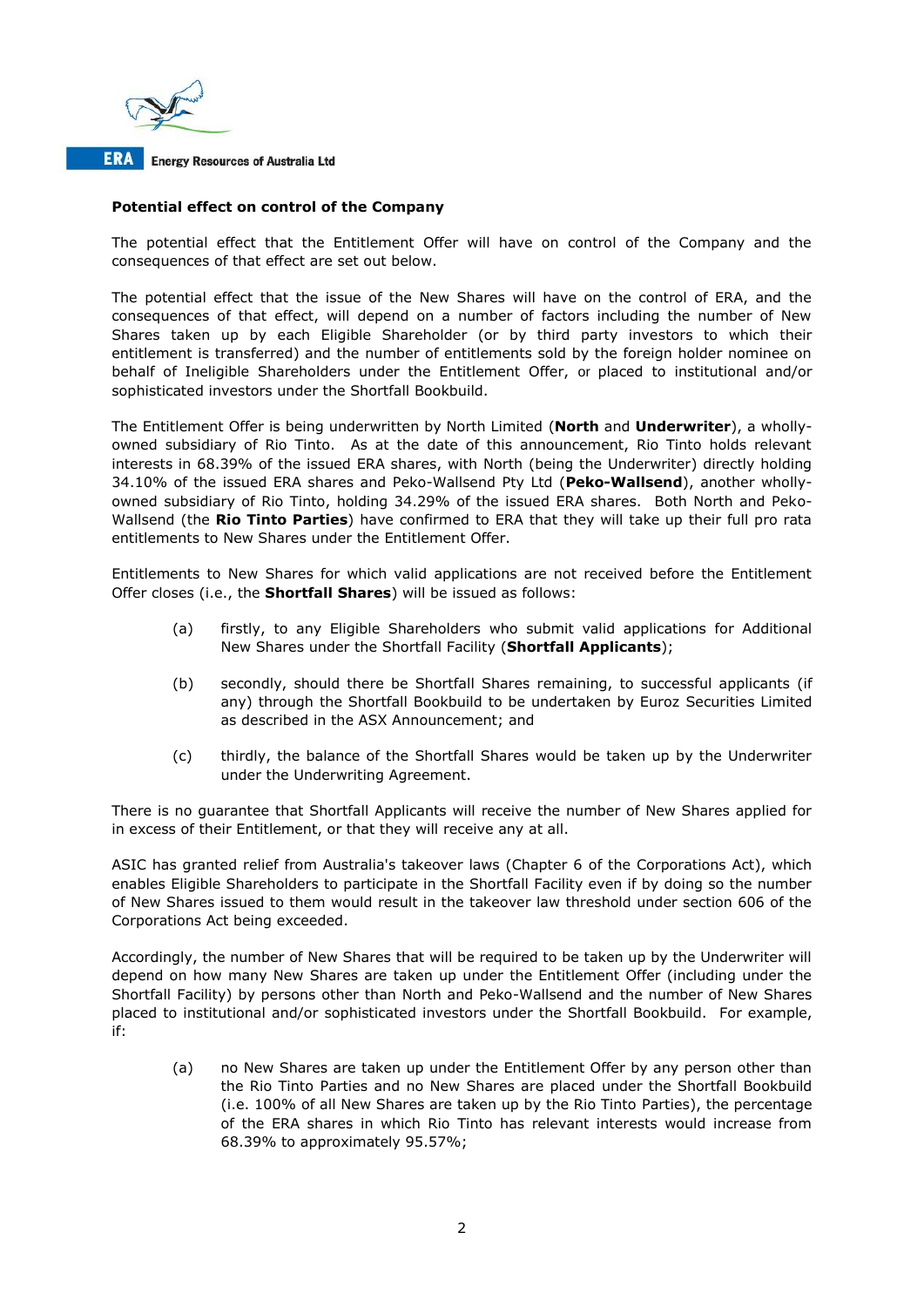

- (b) approximately 20.48% of all New Shares available to shareholders other than the Rio Tinto Parties (i.e. 6.47% of all New Shares) are taken up under the Entitlement Offer or the Shortfall Bookbuild by persons other than the Rio Tinto Parties, the percentage of the ERA shares in which Rio Tinto has relevant interests would increase from 68.39% to 90.00%;
- (c) approximately 75.68% of all New Shares available to shareholders other than the Rio Tinto Parties (i.e. 23.92% of all New Shares) were taken up under the Entitlement Offer or the Shortfall Bookbuild by persons other than the Rio Tinto Parties, the percentage of the ERA shares in which Rio Tinto has relevant interests would increase from 68.39% to 75.00%;
- (d) approximately 94.08% of all New Shares available to shareholders other than the Rio Tinto Parties (i.e. 29.74% of all New Shares) were taken up under the Entitlement Offer or the Shortfall Bookbuild by any persons other than the Rio Tinto Parties, the percentage of the ERA shares in which Rio Tinto has relevant interests would increase from 68.39% to 70.00%;
- (e) all New Shares available to shareholders other than the Rio Tinto Parties (i.e. 31.61% of all New Shares) were taken up under the Entitlement Offer or the Shortfall Bookbuild, there would be no change to the percentage of the ERA shares in which Rio Tinto has relevant interests.

## **Consequences of the effect on control**

Depending on the number of New Shares taken up by each Eligible Shareholder (or by any third party investor to which their entitlement is transferred) and the number of entitlements sold by the foreign holder nominee on behalf of Ineligible Shareholders under the Entitlement Offer, or placed to institutional and/or sophisticated investors under the Shortfall Bookbuild, it is possible that, following the issue of the New Shares, Rio Tinto (through the Rio Tinto Parties), will have full beneficial interests in a greater percentage of the ERA shares.

The Rio Tinto Parties have confirmed to ERA that they will examine their options in respect of Rio Tinto's combined shareholding and relevant interests in ERA following the completion of the Entitlement Offer. In the event that the relevant interests of Rio Tinto (through the Rio Tinto Parties) increase following the completion of the Entitlement Offer, some of the options available to it include:

| <b>Rio Tinto's total relevant</b><br>interests in ERA shares | <b>Consequences and potential rights of Rio Tinto</b>                                                                                                                                                                               |
|--------------------------------------------------------------|-------------------------------------------------------------------------------------------------------------------------------------------------------------------------------------------------------------------------------------|
| Increases to 70% or more                                     | Rio Tinto may look to appoint additional board member(s) to<br>the Board of ERA at the next Annual General Meeting or to<br>fill a casual vacancy if one arises or otherwise in accordance<br>with the constitution of the Company. |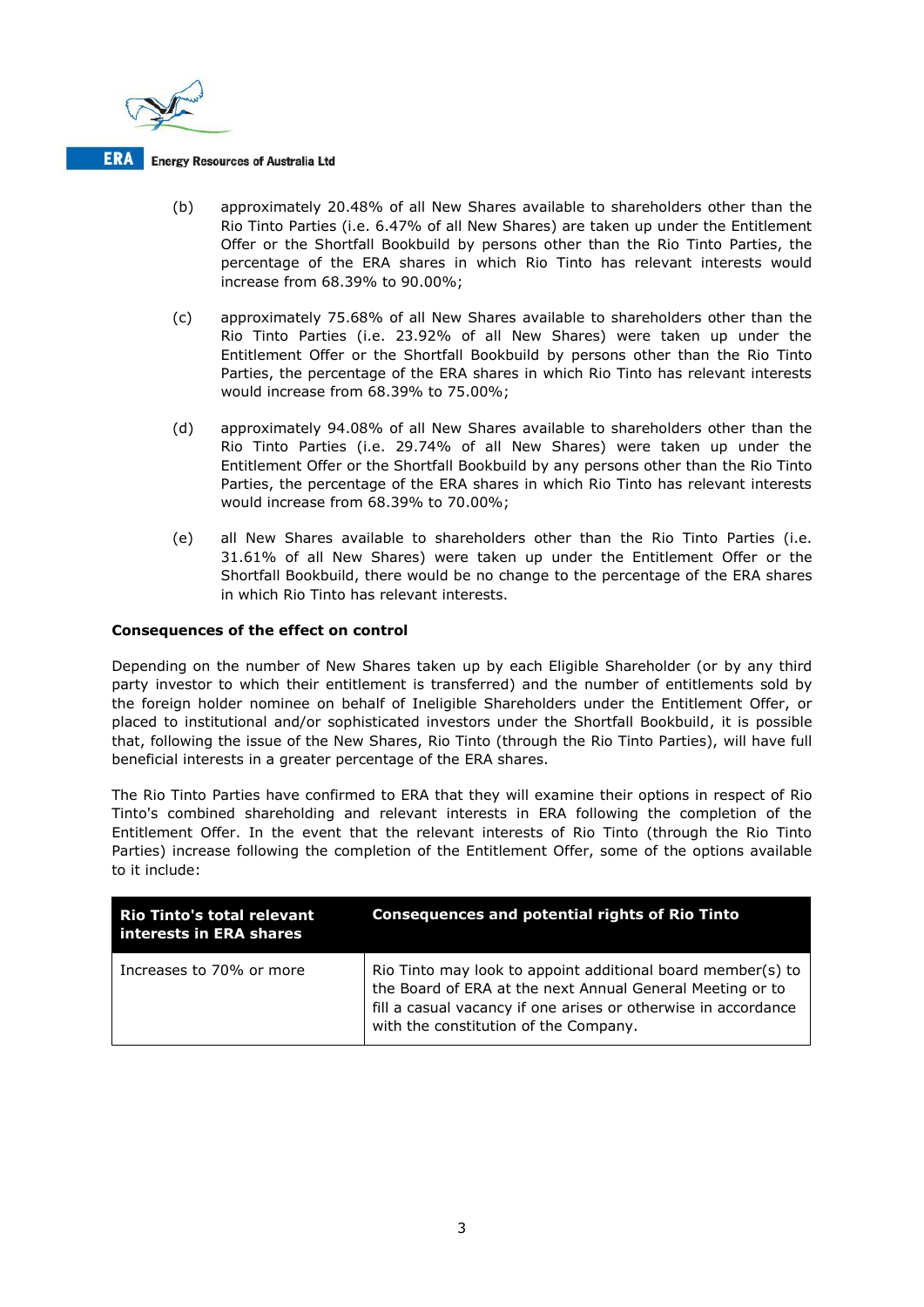

| <b>Rio Tinto's total relevant</b><br>interests in ERA shares | <b>Consequences and potential rights of Rio Tinto</b>                                                                                                                                                                                                           |
|--------------------------------------------------------------|-----------------------------------------------------------------------------------------------------------------------------------------------------------------------------------------------------------------------------------------------------------------|
| Increases to 75% or more                                     | Rio Tinto will be able to pass special resolutions at general<br>meetings in respect of resolutions on which it is entitled to<br>vote (for example, resolutions relating to proposed<br>amendments to the constitution of the Company).                        |
|                                                              | Rio Tinto may seek to engage with ERA to consider initiating<br>discussions with ASX in respect of a voluntary delisting<br>having regard to factors including the liquidity of the shares,<br>the number of unmarketable parcels and ongoing listing<br>costs. |
|                                                              | Neither ERA nor Rio Tinto would seek to delist ERA without<br>prior engagement with ASX and neither party has<br>commenced any discussions with ASX in this respect.                                                                                            |
| Increases to 90% or more                                     | Rio Tinto may look at compulsory acquisition in the six<br>months following the date on which New Shares are issued<br>under the Entitlement Offer in accordance with the<br>procedure outlined below.                                                          |

If, immediately after the Entitlement Offer, Rio Tinto (through the Rio Tinto Parties) has beneficial interests in 90% or more of all ERA shares, it will have the right (but not the obligation) to compulsorily acquire all of the remaining ERA shares in accordance with the statutory procedure set out in Part 6A.2 of the Corporations Act, otherwise known as the "general compulsory acquisition procedure".

If enlivened, Rio Tinto will have six months from the date it becomes entitled to compulsorily acquire the remaining ERA shares, to lodge a notice with ASIC exercising this right (**Compulsory Acquisition Notice**). This date would align with the date of issue of the New Shares pursuant to the Entitlement Offer.

ERA has been informed by Rio Tinto that it has not yet decided whether it will exercise its right of compulsory acquisition if it becomes entitled to do so, and it does not intend to make that decision until the outcome of the Entitlement Offer is known. If Rio Tinto elects to exercise the right of compulsory acquisition, it must:

- (a) offer a cash amount for the acquisition of the remaining ERA shares, which must be the same amount for each share;
- (b) engage an independent expert nominated by ASIC to prepare a report which states whether, in the expert's opinion, the proposed price gives fair value for the ERA shares being acquired; and
- (c) provide shareholders with a copy of the Compulsory Acquisition Notice, the expert's report and an objection form.

The cash amount per ERA share offered by Rio Tinto pursuant to any potential compulsory acquisition process of the remaining ERA shares is uncertain and would be determined by Rio Tinto at its discretion, which could be more or less than the Offer Price under the Entitlement Offer.